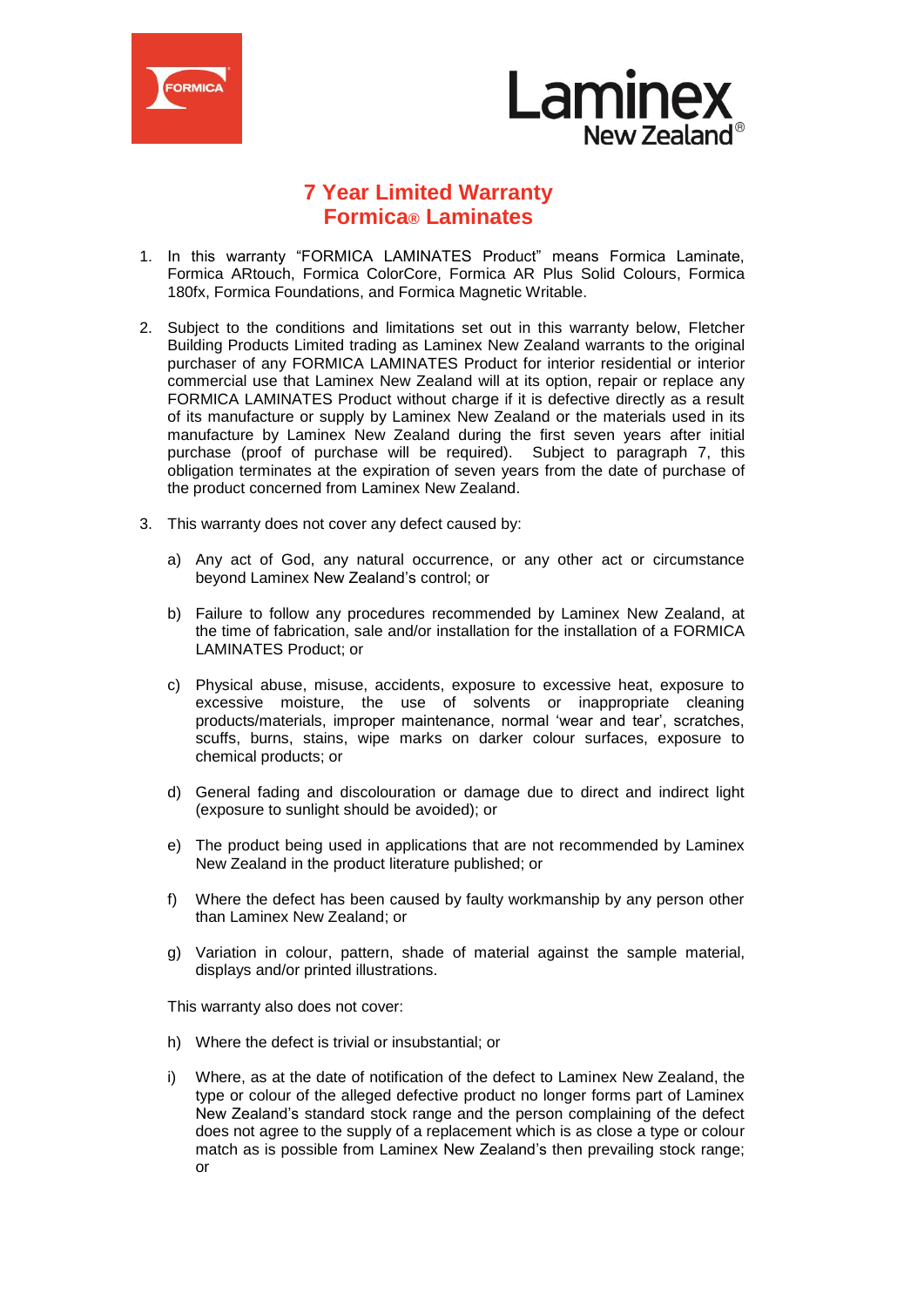- j) Anything that has been disclosed as a feature or limitation of the FORMICA LAMINATES Product in any literature published by Laminex New Zealand; or
- k) Outdoor application.
- 4. This warranty applies only to FORMICA LAMINATES Products:
	- a) Purchased from Laminex New Zealand after 1 July 1994 for interior residential or interior commercial use in New Zealand;
	- b) That has remained installed at the location at which it was first installed after its sale by Laminex New Zealand;
	- c) Which has been installed, maintained, used and protected in the manner recommended by Laminex New Zealand, as at the relevant time of such installation, maintenance, use or protection, in its literature published from time to time concerning the FORMICA LAMINATES Product, a copy of which may be obtained, free of charge, at the point of purchase, by visiting www.formica.co.nz or by writing directly to Laminex New Zealand at the address given below; and
	- d) Where Laminex New Zealand has been notified of the defect within seven days of the first person to become aware of it.
- 5. This warranty will cover reasonable labour charges which are necessary for the repair or replacement of the FORMICA LAMINATES Product covered by this warranty.
- 6. A replacement product may not be reasonably available from Laminex New Zealand in the same shape, type or colour as the original FORMICA LAMINATES Product covered by this warranty. If a replacement product of the same shape, type or colour is not reasonably available, Laminex New Zealand reserves the right to provide a replacement product of as close a shape, type and colour match as is reasonably possible from Laminex New Zealand's then prevailing product range in satisfaction of its obligations under this warranty.
- 7. Except as expressly provided in paragraphs 2 and 8, all terms, conditions, warranties, undertakings, inducements and representations, whether express or implied, statutory or otherwise relating in any way to FORMICA LAMINATES Product are excluded. Without limiting the generality of the preceding sentence, Laminex New Zealand will not be under any other liability in respect of any loss or damage (including consequential loss or damage) however caused (whether by negligence or otherwise) which may be suffered or incurred or which may arise directly or indirectly in respect of the FORMICA LAMINATES Product.
- 8. Where any applicable legislation implies any term, condition or warranty into the contract of sale between Laminex New Zealand and a person, or Laminex New Zealand's relationship with a person, which has acquired a FORMICA LAMINATES Product, or otherwise gives that person a particular remedy against Laminex New Zealand, and that legislation or any legislation voids or prohibits any provision excluding, or modifying the application of, or exercise of, any liability under such term, condition, warranty or remedy, then that term, condition, warranty or remedy shall be deemed to be included in or, as the case may be, apply to that contract or relationship. However, Laminex New Zealand's liability for any breach of such term, condition or warranty or under such remedy, shall be limited, at Laminex New Zealand's option, in any one or more of the ways permitted by that legislation including, where so permitted:
	- a) If the breach related to a FORMICA LAMINATES Product: